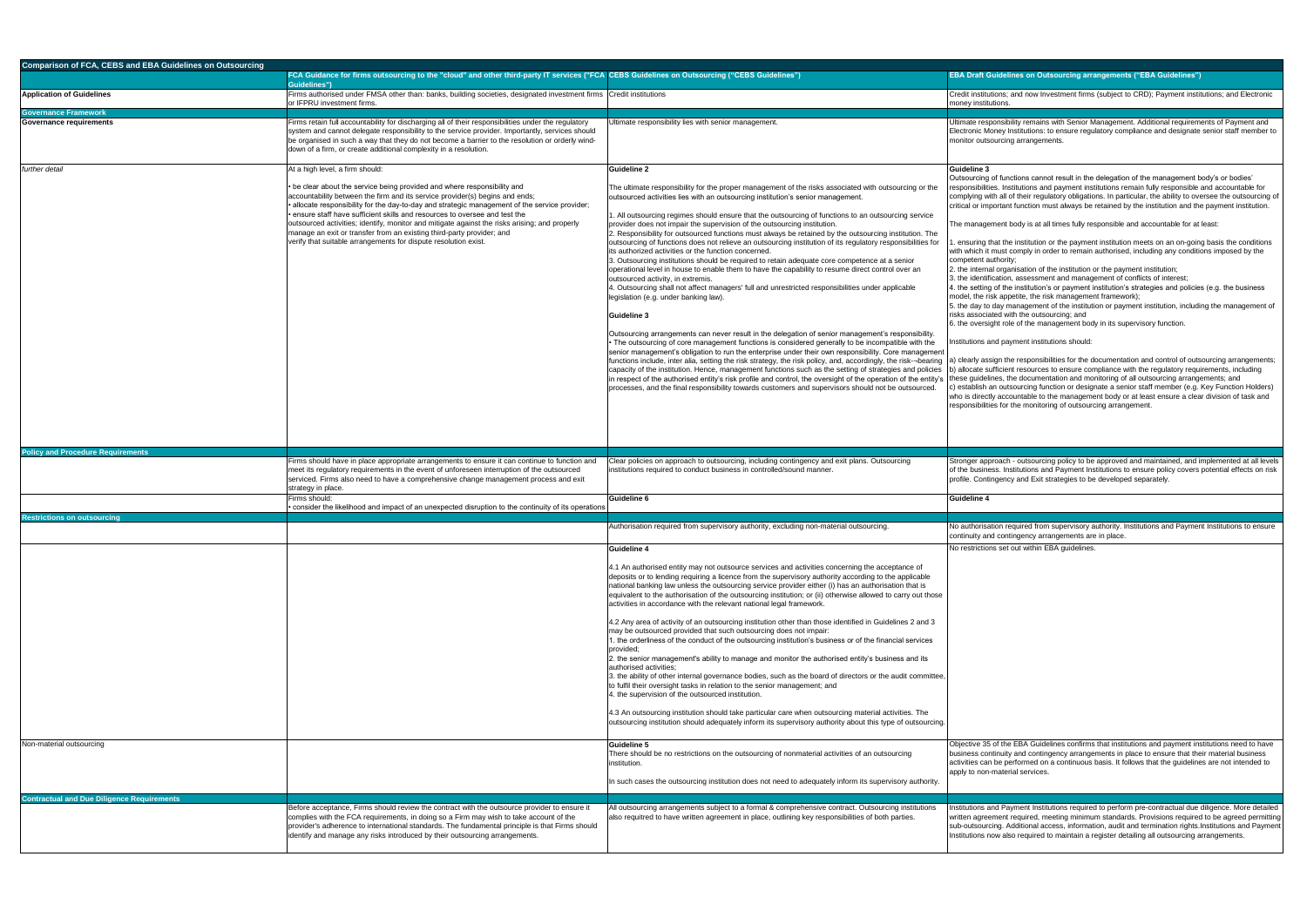(bearing in mind other specific national rules and legislation):

# **Guideline 9**

In managing its relationship with an outsourcing service provider an outsourcing institution should ensure that a written agreement on the responsibilities of both parties and a quality description is put in |will be kept, including the possible storing locations, and processed and the conditions to be met, place.

1. A written agreement should normally contain a mixture of quantitative and qualitative performance targets, to enable an outsourcing institution to assess the adequacy of service provision. 2. An outsourcing institution should also consider the need to evaluate the performance of its

outsourcing service provider using mechanisms such as service delivery reports, self-certification or independent review by the outsourcing institution's, or the outsourcing service provider's, internal and/or external auditors.

3. An outsourcing institution should be prepared to take remedial action if the outsourcing service provider's performance is inadequate.

c) the governing law of the outsourcing arrangement;

d) whether the sub-outsourcing of a critical or important function is permitted and if so, the agreement should ensure that the sub- outsourcing is subject to conditions specified in Section 10.1; e) the location(s) where the critical or important function will be provided and/or where relevant data including a requirement to notify the institution or the payment institution if the service provider proposes to change the location(s);

where relevant, provisions regarding the accessibility, availability, integrity, privacy and safety of elevant data, as further specified in Section 10.2

### **Guideline 10.1**

(Sub-outsourcing of critical or important functions)

The outsourcing agreement should specify whether or not sub-outsourcing of critical or important function is permitted. If so, it should:

a) specify any types of activities that are excluded from sub-outsourcing;

b) specify the conditions to be complied with in the case of sub-outsourcing;

c) specify that the service provider is obliged to oversee those services that it has sub- contracted in order to ensure that all contractual obligations between the service provider and the institution or the payment institution are still met;

d) require the service provide to obtain prior approval from the institution and the payment institution before sub-outsourcing data subject to the GDPR;

e) include an obligation for the service provider to inform the institution or the payment institution of any planned sub-outsourcing, or material changes thereto, in particular where that might affect the ability of the service provider to meet its responsibilities under the outsourcing agreement. This includes planned significant changes to the sub-contractors and the respective notification period;

ring into any outsourcing arrangement, institutions and payment institutions should: hether the planned outsourcing concerns a critical or important function;

appropriate due diligence on the prospective service provider;

nd assess all relevant risks of the outsourcing arrangement;

nd assess conflicts of interest that the outsourcing may cause;

the consequences of where the service provider is located (within or outside the EU); whether the service provider is part of the institution's accounting consolidation group he extent to which the institution controls it or has the ability to influence its actions.

tive rights and obligations of the institution, the payment institution and of the service puld be clearly allocated and set out in a written agreement.

rcing agreement should set out at least for all outsourcing arrangements:

ar description of the outsourced function;

b) the start and end dates of the agreement, including notice periods;

| Requirement to conduct pre-contractual due diligence | A firm should:                                                                                              |                                                                                                          | Guideline 9     |
|------------------------------------------------------|-------------------------------------------------------------------------------------------------------------|----------------------------------------------------------------------------------------------------------|-----------------|
|                                                      | • have a clear and documented business case or rationale in support of the decision to use one              |                                                                                                          |                 |
|                                                      | or more service providers for the delivery of critical or important operational functions or material       |                                                                                                          | Before enteri   |
|                                                      | outsourcing                                                                                                 |                                                                                                          | a) assess wh    |
|                                                      | ensure the service is suitable for the firm and consider any relevant legal or regulatory                   |                                                                                                          | b) undertake    |
|                                                      | obligations, including where a firm is looking to change their                                              |                                                                                                          | c) identify an  |
|                                                      | existing outsourcing requirements                                                                           |                                                                                                          | d) identify an  |
|                                                      | • as part of the due diligence exercise, ensure that in entering into an                                    |                                                                                                          | e) consider th  |
|                                                      | outsource agreement, it does not worsen the firms operational risk                                          |                                                                                                          | f) consider wl  |
|                                                      | consider the relative risks of using one type of service over another e.g. public versus private<br>'cloud' |                                                                                                          | and, if so, the |
|                                                      | maintain an accurate record of contracts between the firm and its service provider(s)                       |                                                                                                          |                 |
|                                                      | • know which jurisdiction the service provider's business premises are located in and how that              |                                                                                                          |                 |
|                                                      | affects the firm's outsource arrangements                                                                   |                                                                                                          |                 |
|                                                      | • know whether its contract with the service provider is governed by the law and subject to the             |                                                                                                          |                 |
|                                                      | jurisdiction of the United Kingdom. If it is not, it should still ensure effective access to data and       |                                                                                                          |                 |
|                                                      | business premises for the firm, auditor and relevant regulator (see below sections on access to             |                                                                                                          |                 |
|                                                      | data and business premises)                                                                                 |                                                                                                          |                 |
|                                                      | • consider any additional legal or regulatory obligations and requirements that may arise such as           |                                                                                                          |                 |
|                                                      | through the General Data Protection Regulation (GDPR).                                                      |                                                                                                          |                 |
|                                                      | • where these are related to the regulated activity being provided, identify all the service                |                                                                                                          |                 |
|                                                      | providers in the supply chain and ensure that the requirements on the firm can be complied with             |                                                                                                          |                 |
|                                                      | throughout the supply chain. Similarly, where multiple providers form part of an overall                    |                                                                                                          |                 |
|                                                      | arrangement (as distinct from a chain) the requirements should be complied with across the                  |                                                                                                          |                 |
|                                                      | arrangement.                                                                                                |                                                                                                          |                 |
|                                                      | Firms should also:                                                                                          |                                                                                                          |                 |
|                                                      | carry out a risk assessment to identify relevant risks and identify steps to mitigate them                  |                                                                                                          |                 |
|                                                      | • document this assessment                                                                                  |                                                                                                          |                 |
|                                                      | . identify current industry good practice, including data and information                                   |                                                                                                          |                 |
|                                                      | security management system requirements, cyber risks, as well as the relevant regulator's rules             |                                                                                                          |                 |
|                                                      | and quidance to then use this to support its decision making                                                |                                                                                                          |                 |
|                                                      | • review whether the legal and regulatory risks differ if the customers, firms and employees                |                                                                                                          |                 |
|                                                      | involved in providing or using the services are in different geographic or jurisdictional locations         |                                                                                                          |                 |
|                                                      | e.g. UK, EEA or non-EEA                                                                                     |                                                                                                          |                 |
|                                                      | • assess the overall operational risks associated with the regulated service for which the firm is          |                                                                                                          |                 |
|                                                      | responsible and assign responsibility for managing them                                                     |                                                                                                          |                 |
|                                                      | • monitor concentration risk and consider what action it would take if the outsource provider               |                                                                                                          |                 |
|                                                      | failed10                                                                                                    |                                                                                                          |                 |
|                                                      | · require prompt and appropriately detailed notification of any breaches or other relevant events           |                                                                                                          |                 |
|                                                      | arising including the invocation of business recovery arrangements                                          |                                                                                                          |                 |
|                                                      | • ensure the contract(s) provide for the remediation of breaches and other adverse events.                  |                                                                                                          |                 |
|                                                      |                                                                                                             |                                                                                                          |                 |
|                                                      |                                                                                                             |                                                                                                          |                 |
| Requirement for a written contract                   |                                                                                                             | Guideline 8                                                                                              | Guideline 10    |
|                                                      |                                                                                                             | All outsourcing arrangements should be subject to a formal and comprehensive contract. The               | The respectiv   |
|                                                      |                                                                                                             | outsourcing contract should oblige the outsourcing service provider to protect confidential information. | provider shou   |
|                                                      |                                                                                                             | 1. Any outsourcing arrangement should be based on a clear written contract.                              | The outsourc    |
|                                                      |                                                                                                             | 2. An outsourcing institution should make sure that the written contract takes account of the following  | a) a clear de   |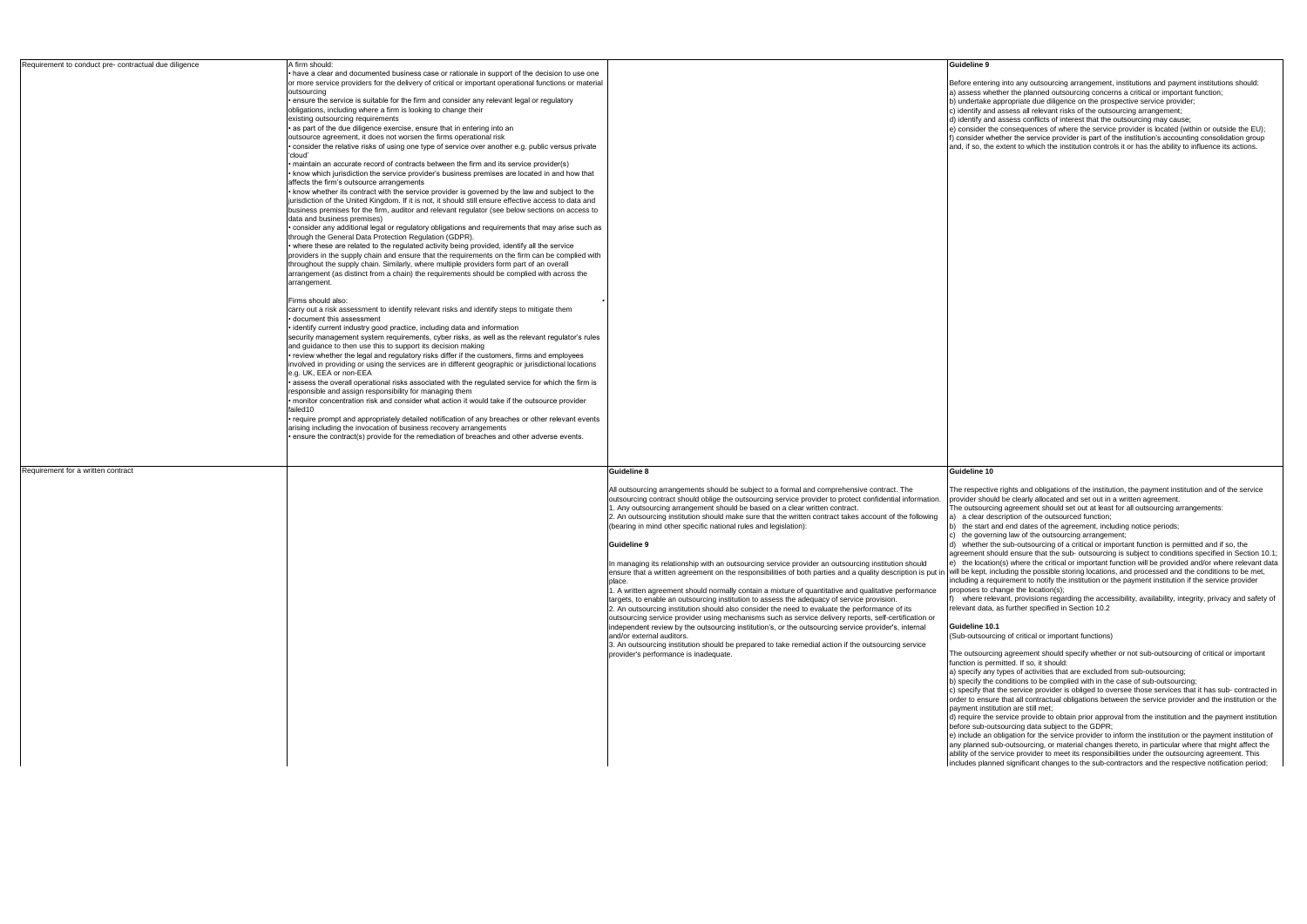f) the notification period to be set under point (e) should allow the outsourcing institution and payment carry out a risk assessment of the proposed changes before the changes come into

> ere appropriate, that the institution or the payment institution has the right to object ded sub-outsourcing or that an explicit approval is required;

it the institution or payment institution have the contractual right to terminate the case of undue sub-outsourcing,

e sub-outsourcing materially increases the risks for the institution and the payment where the service provider sub-outsources without notifying the institution or the itution.

nd payment institutions should only agree to sub-outsourcing, if the sub-contractor

th all applicable laws, regulatory requirements and contractual obligations; and nstitution, payment institution and competent authority the same contractual rights of audit as those granted by the service provider.

## $1.2<sup>2</sup>$

(data and system)

nd payment institutions should ensure that service providers, where relevant, comply ate information security standards.

### $\overline{\mathbf{3}}$

(*I*mation and audit rights)

nd payment institutions should ensure, within the written outsourcing agreement, that the der grants them and their competent authorities and any other person, including the tor, appointed by the institution, the payment institution or the competent authorities the

access to all relevant business premises (head offices and operations centers'), including of devices, systems, networks, information and data used for providing the outsourced rice or activity, financial information, personnel and the service provider's external bess rights'); and

ed rights of inspection and auditing related to the outsourcing arrangement ('audit rable them to monitor the outsourcing arrangement and to comply with all applicable quirements.

# $0.4$

rights)

ing arrangement should expressly allow the possibility for the institution or payment terminate it, in accordance with national law, including in the following situations: er of outsourced services is in a breach of applicable law, regulation, or contractual

mpediments capable to alter the performance of the outsourced service;

naterial changes affecting the outsourcing arrangement or the service provider (such as  $s$  ings or changes of sub- contractors);

 $\alpha$  veaknesses regarding the management and security of confidential data, personal data or otherwise sensitive data and information; and

is of the institution or payment institution's competent authority, e.g. in the case that the uthority is not in the position to effectively supervise the institution or the payment

ing arrangement should facilitate the transfer of outsourced function to another service e reincorporation into the institution or the payment institution. To this end the written arrangement should:

ropriate transition period, during which the service provider would continue to provide ed function, to reduce the risk of disruptions;

out the obligations of the existing service provider, in the case of a transfer of the unction to another service provider or to the institution or payment institution, including t of data; and

obligation on the service provider to support the institution or payment institution in the fer of the activity in the event of the termination of the outsourcing agreement.

nd payment institutions should maintain a register of all outsourcing arrangements at d group level and document and record all current outsourcing arrangements, ) the outsourcing of critical or important functions and other outsourcing arrangements.

nt requirements in place. Internal auditry functions now required to cover minimum utsourcing Institutions required to report periodically to management function on the of ongoing outsourcing arrangements, covering sub-outsourcing and regular presk assessment updates. Additional requirement for Institutions and Payment Institutions egister detailing all outsourcing arrangements and this register to be made available in a nat for review and evaluation process, or upon request from competent authority. tivity reporting requirements.

|                                                                       |                                                                                                    |                                                                                                | f) the notificati                                |
|-----------------------------------------------------------------------|----------------------------------------------------------------------------------------------------|------------------------------------------------------------------------------------------------|--------------------------------------------------|
|                                                                       |                                                                                                    |                                                                                                | institution to c                                 |
|                                                                       |                                                                                                    |                                                                                                | effect;                                          |
|                                                                       |                                                                                                    |                                                                                                | g) ensure, whe                                   |
|                                                                       |                                                                                                    |                                                                                                | against intend                                   |
|                                                                       |                                                                                                    |                                                                                                | h) ensure that                                   |
|                                                                       |                                                                                                    |                                                                                                | agreement in                                     |
|                                                                       |                                                                                                    |                                                                                                | e.g. where the                                   |
|                                                                       |                                                                                                    |                                                                                                | institution or w                                 |
|                                                                       |                                                                                                    |                                                                                                | payment instit                                   |
|                                                                       |                                                                                                    |                                                                                                |                                                  |
|                                                                       |                                                                                                    |                                                                                                | Institutions an<br>undertakes to:                |
|                                                                       |                                                                                                    |                                                                                                | a) comply with                                   |
|                                                                       |                                                                                                    |                                                                                                | b) grant the in                                  |
|                                                                       |                                                                                                    |                                                                                                | access and at                                    |
|                                                                       |                                                                                                    |                                                                                                |                                                  |
|                                                                       |                                                                                                    |                                                                                                | Guideline 10.                                    |
|                                                                       |                                                                                                    |                                                                                                | (Security of da                                  |
|                                                                       |                                                                                                    |                                                                                                |                                                  |
|                                                                       |                                                                                                    |                                                                                                | Institutions an                                  |
|                                                                       |                                                                                                    |                                                                                                | with appropria                                   |
|                                                                       |                                                                                                    |                                                                                                |                                                  |
|                                                                       |                                                                                                    |                                                                                                | Guideline 10.<br>(Access, infor                  |
|                                                                       |                                                                                                    |                                                                                                |                                                  |
|                                                                       |                                                                                                    |                                                                                                | Institutions an                                  |
|                                                                       |                                                                                                    |                                                                                                | service provid                                   |
|                                                                       |                                                                                                    |                                                                                                | statuary audit                                   |
|                                                                       |                                                                                                    |                                                                                                | following:                                       |
|                                                                       |                                                                                                    |                                                                                                | a) complete a                                    |
|                                                                       |                                                                                                    |                                                                                                | the full range                                   |
|                                                                       |                                                                                                    |                                                                                                | process, servi                                   |
|                                                                       |                                                                                                    |                                                                                                | auditors ('acce                                  |
|                                                                       |                                                                                                    |                                                                                                | b) unrestricted                                  |
|                                                                       |                                                                                                    |                                                                                                | rights'), to ena<br>regulatory req               |
|                                                                       |                                                                                                    |                                                                                                |                                                  |
|                                                                       |                                                                                                    |                                                                                                | Guideline 10.                                    |
|                                                                       |                                                                                                    |                                                                                                | (Termination r                                   |
|                                                                       |                                                                                                    |                                                                                                |                                                  |
|                                                                       |                                                                                                    |                                                                                                | The outsourci                                    |
|                                                                       |                                                                                                    |                                                                                                | institution to te                                |
|                                                                       |                                                                                                    |                                                                                                | a) the provide                                   |
|                                                                       |                                                                                                    |                                                                                                | provisions;                                      |
|                                                                       |                                                                                                    |                                                                                                | b) identified in                                 |
|                                                                       |                                                                                                    |                                                                                                | c) there are m<br>sub-outsourci                  |
|                                                                       |                                                                                                    |                                                                                                | d) there are w                                   |
|                                                                       |                                                                                                    |                                                                                                | or otherwise s                                   |
|                                                                       |                                                                                                    |                                                                                                | e) instructions                                  |
|                                                                       |                                                                                                    |                                                                                                | competent aut                                    |
|                                                                       |                                                                                                    |                                                                                                | institution.                                     |
|                                                                       |                                                                                                    |                                                                                                |                                                  |
|                                                                       |                                                                                                    |                                                                                                | The outsourci                                    |
|                                                                       |                                                                                                    |                                                                                                | provider or the                                  |
|                                                                       |                                                                                                    |                                                                                                | outsourcing a<br>a) set an appro                 |
|                                                                       |                                                                                                    |                                                                                                | the outsource                                    |
|                                                                       |                                                                                                    |                                                                                                | b) clearly set o                                 |
|                                                                       |                                                                                                    |                                                                                                | outsourced ful                                   |
|                                                                       |                                                                                                    |                                                                                                | the treatment                                    |
|                                                                       |                                                                                                    |                                                                                                | c) include an o                                  |
|                                                                       |                                                                                                    |                                                                                                | orderly transfe                                  |
|                                                                       |                                                                                                    |                                                                                                |                                                  |
|                                                                       |                                                                                                    |                                                                                                |                                                  |
|                                                                       |                                                                                                    |                                                                                                |                                                  |
|                                                                       |                                                                                                    |                                                                                                |                                                  |
|                                                                       |                                                                                                    |                                                                                                |                                                  |
| Requirement to maintain an outsourcing register                       |                                                                                                    |                                                                                                | Guideline 8                                      |
|                                                                       |                                                                                                    |                                                                                                | Institutions an                                  |
|                                                                       |                                                                                                    |                                                                                                | institution and                                  |
|                                                                       |                                                                                                    |                                                                                                | distinguishing                                   |
|                                                                       |                                                                                                    |                                                                                                |                                                  |
| Implementation, monitoring and management of outsourcing arrangements |                                                                                                    |                                                                                                |                                                  |
|                                                                       |                                                                                                    | Outsourcing Institutions should manage the risks with outsourcing arrangements through ongoing | More stringen                                    |
|                                                                       | Firms should have effective access to data related to the outsourced activities, as well as to the |                                                                                                |                                                  |
|                                                                       | business premises of the service provider.                                                         | assessments.                                                                                   | standards. Ou                                    |
|                                                                       |                                                                                                    |                                                                                                | performance o                                    |
|                                                                       |                                                                                                    |                                                                                                | contractual ris                                  |
|                                                                       |                                                                                                    |                                                                                                |                                                  |
|                                                                       |                                                                                                    |                                                                                                | to maintain re<br>common form<br>Additional acti |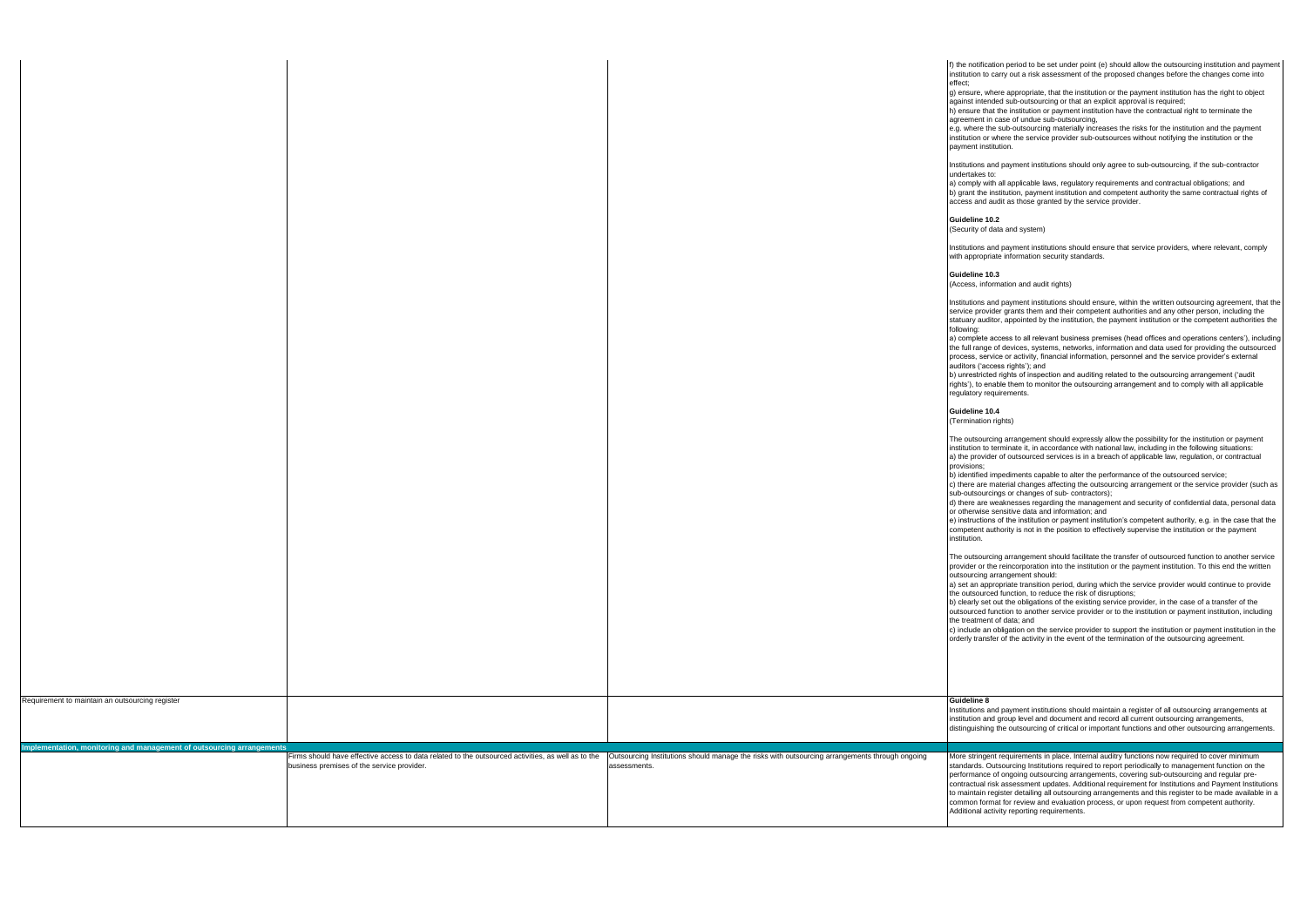b) evaluating the performance of service providers using tools such as key performance indicators (KPIs), key control indicators (KCIs), service delivery reports, self-certification and independent

all other relevant information, including reports on business continuity measures and eived from the service provider.

and payment institutions should make available the register of all existing outsourcing and projection in antibiation of the competent authority in a common data base format within each supervisory f evaluation process, but at least every 3 years and in any case on request by competent

and payment institutions should adequately inform competent authorities in a timely  $the$  following:

putsourcing of critical or important functions, including the outsourcing of critical or loud services, before they intend to enter into the new outsourcing agreement; ion under an existing outsourcing arrangement becomes critical or important; and material changes and severe events regarding their outsourcing arrangements which could terial impact on the continuing provision of its services.

equirement for supervisory oversight.

| <b>Audit requirements</b>                                           | A firm should:                                                                             |                                                                                                      | Guideline 7      |
|---------------------------------------------------------------------|--------------------------------------------------------------------------------------------|------------------------------------------------------------------------------------------------------|------------------|
|                                                                     | • ensure that notification requirements on accessing data, as agreed with the              |                                                                                                      |                  |
|                                                                     | service provider are reasonable and not overly restrictive                                 |                                                                                                      | The internal a   |
|                                                                     | ensure there are no restrictions on the number of requests the firm, its                   |                                                                                                      | review of out:   |
|                                                                     |                                                                                            |                                                                                                      |                  |
|                                                                     | auditor or the regulator can make to access or receive data                                |                                                                                                      | outsourcing a    |
|                                                                     | • advise the service provider that the regulator will not enter into a nondisclosure       |                                                                                                      | protection me    |
|                                                                     | agreement with the service provider but will treat any information                         |                                                                                                      | the service p    |
|                                                                     | disclosed in accordance with the confidentiality obligation set out in FSMA                |                                                                                                      |                  |
|                                                                     |                                                                                            |                                                                                                      |                  |
|                                                                     | · ensure that, where a firm cannot disclose data for any reason, the contract              |                                                                                                      | With regard t    |
|                                                                     | enables the regulator or the firm's auditor to contact the service provider                |                                                                                                      | a) that the ins  |
|                                                                     | directly                                                                                   |                                                                                                      | policy, is corr  |
|                                                                     | · ensure that data are not stored in jurisdictions that may inhibit effective              |                                                                                                      |                  |
|                                                                     |                                                                                            |                                                                                                      | the risk appe    |
|                                                                     | access to data for UK regulators. Considerations should include the wider                  |                                                                                                      | b) the adequa    |
|                                                                     | political and security stability of the jurisdiction; the law in force in the              |                                                                                                      | c) the adequa    |
|                                                                     | jurisdiction in question (including data protection); and the international                |                                                                                                      | that the risks   |
|                                                                     |                                                                                            |                                                                                                      |                  |
|                                                                     | obligations of the jurisdiction14. This should include consideration of the law            |                                                                                                      | d) the risk ap   |
|                                                                     | enforcement provisions within a jurisdiction.                                              |                                                                                                      | the institution  |
|                                                                     | • be able to request an onsite visit to the relevant business premises, in accordance with |                                                                                                      | e) the approp    |
|                                                                     |                                                                                            |                                                                                                      |                  |
|                                                                     | applicable legal and regulatory requirements. This right should not be restricted.         |                                                                                                      | f) the appropi   |
|                                                                     | • a regulator visit to an outsource provider's business premises will only take            |                                                                                                      |                  |
|                                                                     | place if the regulator deems it necessary and required under applicable legal              |                                                                                                      |                  |
|                                                                     | and regulatory requirements. Firms should not stipulate further conditions                 |                                                                                                      |                  |
|                                                                     |                                                                                            |                                                                                                      |                  |
|                                                                     | beyond this.                                                                               |                                                                                                      |                  |
|                                                                     |                                                                                            |                                                                                                      |                  |
|                                                                     |                                                                                            |                                                                                                      |                  |
| <b>Ongoing monitoring requirements</b>                              |                                                                                            | Guideline 7                                                                                          | Guideline 11     |
|                                                                     |                                                                                            |                                                                                                      |                  |
|                                                                     |                                                                                            |                                                                                                      |                  |
|                                                                     |                                                                                            | An outsourcing institution should manage the risks associated with its outsourcing arrangements.     | nstitutions ar   |
|                                                                     |                                                                                            | Compliance with this Standard should include an on going assessment by the outsourcing               | service provi    |
|                                                                     |                                                                                            | institution of the operational risks and the concentration risk associated with all its outsourcing  | with a particu   |
|                                                                     |                                                                                            |                                                                                                      |                  |
|                                                                     |                                                                                            | arrangements. An outsourcing institution should inform its supervisory authority of any material     | availability, in |
|                                                                     |                                                                                            | development.                                                                                         | Institutions sl  |
|                                                                     |                                                                                            |                                                                                                      | management       |
|                                                                     |                                                                                            |                                                                                                      |                  |
|                                                                     |                                                                                            |                                                                                                      |                  |
|                                                                     |                                                                                            |                                                                                                      | Institutions ar  |
|                                                                     |                                                                                            |                                                                                                      | by outsourcin    |
|                                                                     |                                                                                            |                                                                                                      |                  |
|                                                                     |                                                                                            |                                                                                                      | arrangement:     |
|                                                                     |                                                                                            |                                                                                                      | ongoing basi:    |
|                                                                     |                                                                                            |                                                                                                      | a) ensuring th   |
|                                                                     |                                                                                            |                                                                                                      | b) evaluating    |
|                                                                     |                                                                                            |                                                                                                      |                  |
|                                                                     |                                                                                            |                                                                                                      | (KPIs), key c    |
|                                                                     |                                                                                            |                                                                                                      | reviews; and     |
|                                                                     |                                                                                            |                                                                                                      | c) reviewing a   |
|                                                                     |                                                                                            |                                                                                                      |                  |
|                                                                     |                                                                                            |                                                                                                      | testing, recei   |
|                                                                     |                                                                                            |                                                                                                      |                  |
|                                                                     |                                                                                            |                                                                                                      |                  |
|                                                                     |                                                                                            |                                                                                                      |                  |
| Record keeping requirements / Duty to adequately inform supervisors |                                                                                            |                                                                                                      | Guideline 13     |
|                                                                     |                                                                                            |                                                                                                      |                  |
|                                                                     |                                                                                            |                                                                                                      |                  |
|                                                                     |                                                                                            |                                                                                                      | Institutions ar  |
|                                                                     |                                                                                            |                                                                                                      | arrangement:     |
|                                                                     |                                                                                            |                                                                                                      | review and e     |
|                                                                     |                                                                                            |                                                                                                      |                  |
|                                                                     |                                                                                            |                                                                                                      | authority.       |
|                                                                     |                                                                                            |                                                                                                      | Institutions ar  |
|                                                                     |                                                                                            |                                                                                                      | manner of the    |
|                                                                     |                                                                                            |                                                                                                      |                  |
|                                                                     |                                                                                            |                                                                                                      | · planned out    |
|                                                                     |                                                                                            |                                                                                                      | important clo    |
|                                                                     |                                                                                            |                                                                                                      | • if a function  |
|                                                                     |                                                                                            |                                                                                                      |                  |
|                                                                     |                                                                                            |                                                                                                      | · any materia    |
|                                                                     |                                                                                            |                                                                                                      | have a mater     |
|                                                                     |                                                                                            |                                                                                                      |                  |
|                                                                     |                                                                                            |                                                                                                      |                  |
|                                                                     |                                                                                            |                                                                                                      |                  |
| <b>Supervisory Oversight</b>                                        |                                                                                            |                                                                                                      |                  |
|                                                                     |                                                                                            |                                                                                                      |                  |
|                                                                     |                                                                                            |                                                                                                      |                  |
|                                                                     |                                                                                            | Supervisory authorities to consider associated risks and have access to Outsourcing Institution data | No further re    |
|                                                                     |                                                                                            | and premises.                                                                                        |                  |

I audit function's activities should cover, following a risk based approach, the independent utsourced activities. The audit plan and programme should include in particular the arrangements of critical or important function, including the appropriateness of data neasures, controls, risk management and business continuity measures implemented by provider.

I to outsourcing, the internal audit function should at least ascertain:

- institutions and payment institutions framework for outsourcing, including the outsourcing prrectly and effectively implemented and is in line with the applicable laws and regulation, betite and with the decisions of the management body;
- uacy, quality and effectiveness of the assessment of the criticality or importance;
- uacy, quality and effectiveness of the risk assessment for outsourcing arrangements and that is remain within the risk appetite;
- appetite, risk management and control procedure of the service provider are in line with appoints, non-management and commo.<br>on's or payment institutions' strategy;
- e) the approximation of governance bodies; and
- priate monitoring and management of outsourcing arrangements.

and payment institutions should monitor on an ongoing basis the performance by the vider and, where applicable sub-contractors, with regard to all outsourcing arrangements cular focus on the outsourcing of critical or important functions, including that the integrity and security of data and information is ensured.

should regularly update their pre contractual risk assessment and periodically report to the ent body on any risks identified in respect of outsourcing of critical or important function.

and payment institutions should monitor and manage their own concentration risk caused and payment measure.<br>
Sing arrangements. Institutions and payment institutions should ensure that outsourcing any analysis meet appropriate performance and quality standards in line with their policies on an  $\mathsf{isis}$  by:

 $\mu$  they receive appropriate reports from service providers;